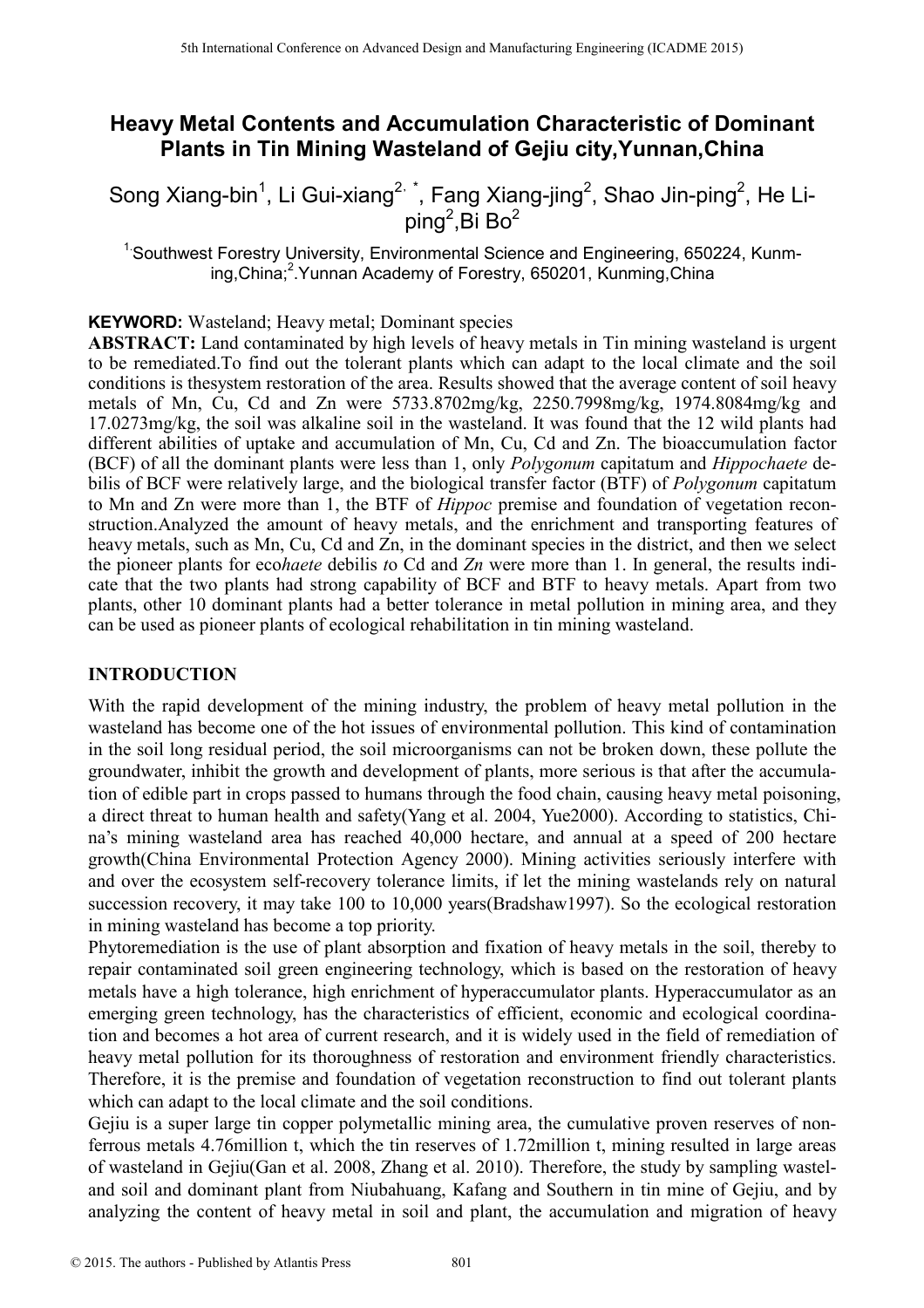metal in plant, this research will provide scientific evidence for ecological restoration and revegetation in tin mining wasteland in Gejiu.

# **MATERIALS AND METHODS**

# **Brief introduction of research area**

The research site is in Gejiu County city, Honghe prefecture of Yunnan province,southern China, across the east longitude  $103^{\circ}07'28'' \sim 103^{\circ}09'14''$ , north latitude  $23^{\circ}18'56'' \sim 23^{\circ}21'39''$ . Gejiu is the production of tin-based and produce lead, zinc, copper and other non-ferrous metals metallurgy industrial city, is world-renowned "tin can".There are big differences between the elevation height, with significant vertical climate vertical distribution, belonging to 5 kinds of climate zones (north tropics, south Asian tropical, subtropical, tropical and north and south temperate). The annual sunshine short, small temperature difference, long frost free period, dry and rainy seasons clear, mild climate, the average annual sunshine 1986.6h, with an average annual temperature of 16.4 degrees, the year rainfall 890mm.

# **Research methods**

# **Sample Collection**

Collection of Soil samples: Field investigation and sample collection were done in 2014 June in three Tin mining wasteland, Niubahuang, Kafang and Southern of Gejiu City. According to the wasteland area and the terrain characteristics, respectively by the methods of "S" distribution and zonal distribution, gathering 0~20cm topsoil, samples of each of plurality of points by mixing soil samples were collected using quartation, whichever weighing about 1kg, into the ziplock, label, back to the lab.

Collection of Plant samples:Selection of high frequency distribution, growth better, a large number of plants were randomly sampled, including natural settled the dominant plants and artificial large area planted of economic crops in the three mining wastelands. The plants of 5 to 10 plants were collected from different parts of the plant, such as root, stem, leaf and fruit, etc, form a composite sample(after preparation, the general, at least 20-50g dry weight of the sample),

aboveground parts and underground parts to be separated, try to maintain the integrity of plants. Put the collection of samples into valve bag, and labeled, indicating the No., collection sites, name of plants collection ,etc.

### **Pretreatment of samples**

Pretreatment of soil samples:Soil samples were placed the dry soil shelf of National plateau Wetlands Research Center of Southwest Forestry University, by flipping, tick miscellaneous,etc, after being air dried soil samples and fully grinding to make it all over 100 mesh nylon sieve. Sieved samples were mixed well by quartation, bagged, indicating the No.,labeled, pended the determination.

Pretreatment of plant samples:Plant samples woody plants by the roots, stems, leaves separated, herbs separated by aboveground parts and underground parts.The plant samples were washed with water and then to clean them three times using deionized water, placed to dry naturally. To chop them by stainless steel knife after dried, in the drying chamber firstly at 105˚C fixing 30min, after at 70˚C in drying to constant and then were milled through a 60 mesh nylon sieve.Sieving samples are mixed evenly, then packed into sealed bags labeled save and set aside.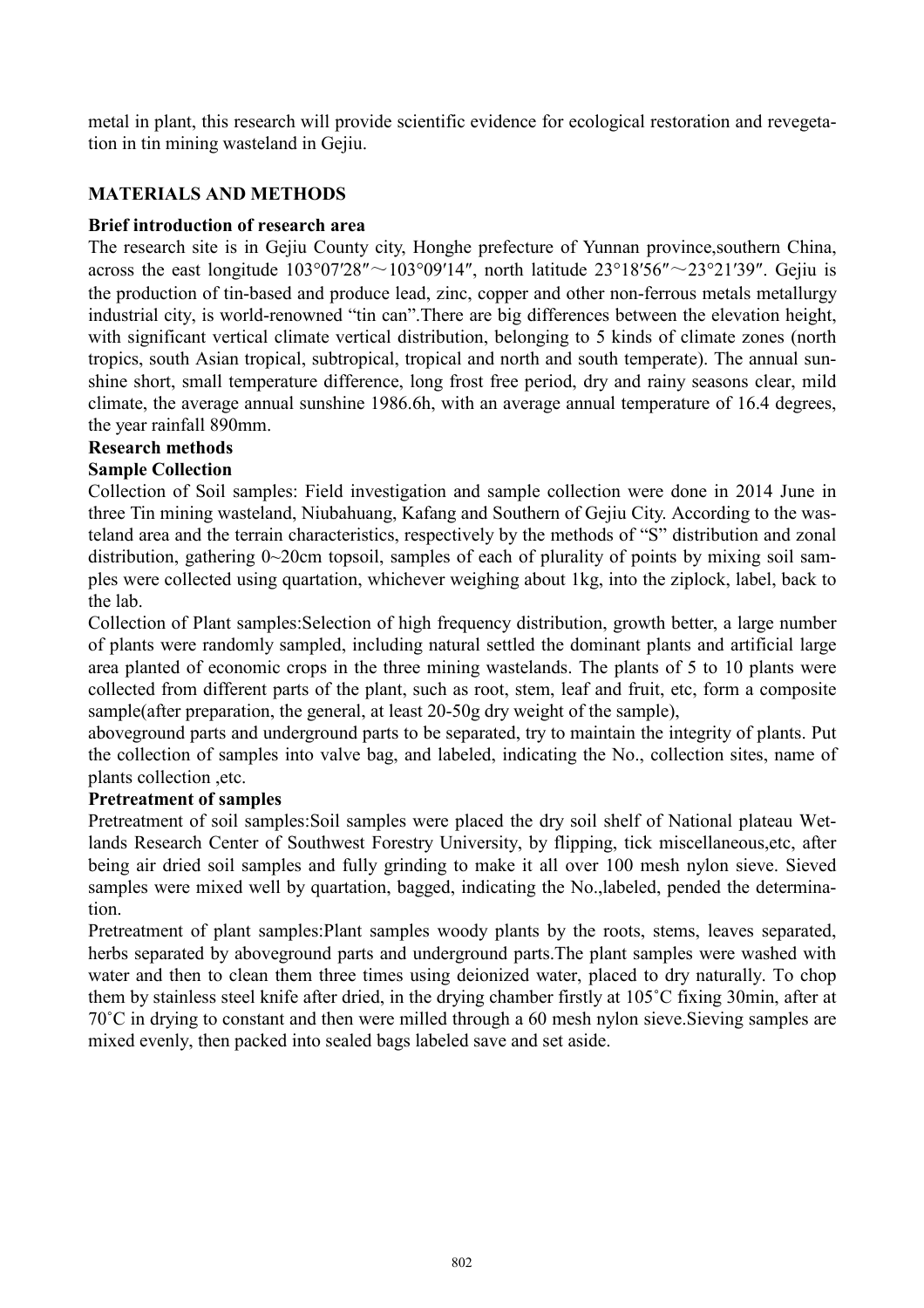| Mining wasteland         | pH   | Mn<br>Cu           |              | C <sub>d</sub>    | Zn                 |  |
|--------------------------|------|--------------------|--------------|-------------------|--------------------|--|
|                          |      | mg/kg              | mg/kg        | mg/kg             | mg/kg              |  |
| Niubahuang               | 7.82 | $6091.74 \pm 580.$ | 2836.11±994. | $24.14 \pm 12.86$ | $2514.65\pm601$ .  |  |
|                          |      | 72                 | 66           |                   | 63                 |  |
| Kafang                   | 7.61 | 5410.82±1109       | 1572.44±792. | $15.84\pm9.80$    | 2626.48±1280       |  |
|                          |      | .63                | 01           |                   | .78                |  |
| Southern                 | 7.68 | 5699.05±1875       | 1485.87±832. | $11.10 \pm 7.55$  | $1611.26 \pm 180.$ |  |
|                          |      | .75                | 11           |                   | 33                 |  |
| Soil<br>environmental    |      |                    |              |                   |                    |  |
| background level<br>in   |      | 515                | 28.7         | 0.083             | 86.0               |  |
| <b>Yunan Province</b>    |      |                    |              |                   |                    |  |
| National soil environ-   |      |                    |              |                   |                    |  |
| mental quality III stan- |      |                    | 400.00       | 1.00.00           | 500.00             |  |
| dard                     |      |                    |              |                   |                    |  |

Table1 The analysis of the characteristics of heavy metal content of wasteland soil

#### **Determination of samples**

The soil pH were determined in accordance with the "Soil Agrochemical analysis" method, by the method of 1:2.5 for soil and water ratio determination.

Nitric acid, hydrochloric acid -perchloric digestion, atomic spectrophotometer were used for the determination of heavy metal Mn, Cu, Cd, Zn, in soil.

Nitric acid and perchloric acid digestion of preparation to be checked, atomic spectrophotometer were used for the determination of heavy metal Mn, Cu, Cd, Zn, in plant.

### **RESEARCH RESULTS AND ANALYSIS**

#### **Heavy metal content in mining wasteland soil**

The results of soil pH determination showed that the soil pH of wastelands soil were more than 7.5( neutral soil when pH was 6.5 to 7.5), for alkaline soil, which showed that the soil no acidification occurs. From table1, it can be seen that the contents of heavy metals in three mining wastelands more significant difference, and the contents of heavy metals Mn, Cu and Cd in Niubahuang wasteland were significantly higher than the Kafang and the Southern, the content of Zn in the Kafang > the Niubahuang > the Southern. On the whole, the contents of heavy metals  $Mn > Zn > Cu > Cd$ , and the average contents of 4 kinds of heavy metals were 5733.87mg/kg, 2250.80mg/kg, 1974.81mg/kg and 17.03mg/kg, compared with the soil environment background level of Yunnan province(Liu and Ma2010), the average contents of Cd, Cu, Zn and Mn were higher than 11.13, 26.17, 68.81 and 205.51 in the Tin wastelands of Gejiu, and compared with the national soil environment quality grade three standard(Fan2011), the soil of Zn, Cd and Cu average contents higher than 4.94, 17.03 and 4.50.

An excess of heavy metal ions in soil great harm to plants, and the tolerance of plants is a key factor when remediating heavy metal polluted soil. In general, when the soil Cd content of  $3 \sim 8$ mg/kg, Pb content of 100~400mg/kg, Zn content of 70~400mg/kg, Cu content of 150~400mg/kg(total) is considered to produce toxicity to plants(Chen2013).

#### **Composition of plants**

Heavy metals in the soil for plants is a stress factors, especially in metal mining area, the shortage of nutrient, poor matrix structure, and high heavy metal content characteristics, the production of on plant growth stress or inhibition. Under normal circumstances, only a few highly tolerant plants on which to settle, the most of these plants have a special mechanism have adapted to their growth environment, special tolerance mechanisms of formation, has stronger resistance and adaptability for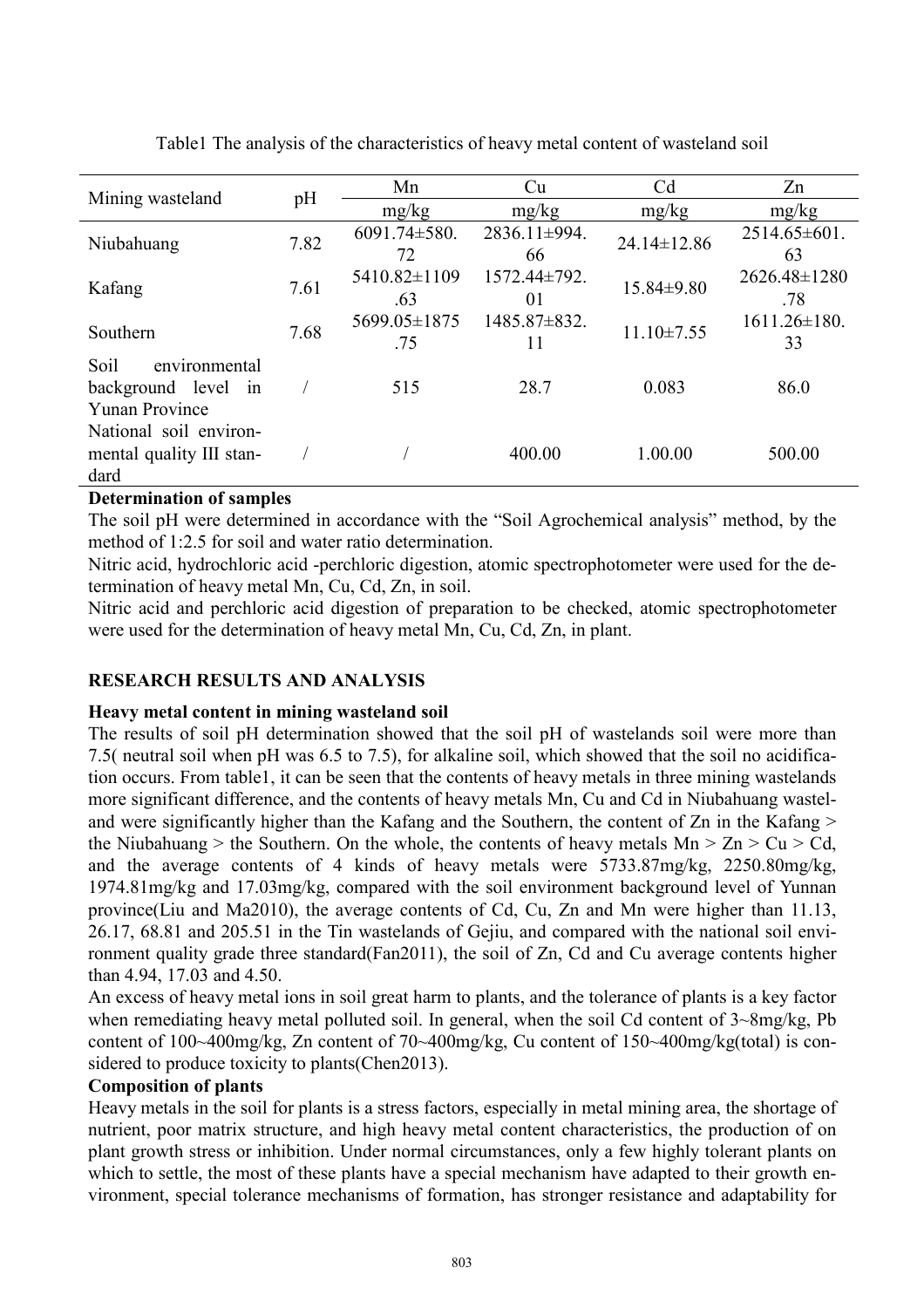the harsh environment. They were usually dominated by herbs, shrubs and arbors occasionally settled, which may be related to herbs were more likely to form heavy metal tolerance.

The tin mining wasteland vegetation of Gejiu is domi nated by herb plants, accord with the characteristics of mine vegetation. This study collected plant spe cies was less, only 12 species, belonging to 8 families, 4 kinds of compositae, polygonaceae and pteridaceae families each 2 kinds, collected plants were mostly with herb plants was given priority to, which may be relevant to the characteristics and herb plants grow quickly, barren resistance, etc. The collection of the dominant plant species was shown in Table 2.

| Family             | max<br>Species                                                                                          |  |  |  |  |
|--------------------|---------------------------------------------------------------------------------------------------------|--|--|--|--|
| Polygona-<br>ceae  | Polygonum hydropiper L.                                                                                 |  |  |  |  |
| Pteridaceae        | <i>Polygonum</i> capitatum<br><i>Hippochaete</i> debilis<br><i>Pteris</i> wallichiana                   |  |  |  |  |
| Gramineae          | <i>Phragmites</i> australis                                                                             |  |  |  |  |
| Ranuncula-<br>ceae | <i>Thalictrum minus</i><br><i>var</i> .hypoleucum                                                       |  |  |  |  |
| Solanaceae         | Solanum tuberosum L.                                                                                    |  |  |  |  |
| Composotae         | Eupatorium adenophorum<br>Spreng<br>Galinsoga parviflora<br>Erigeron acer<br>Artemisia carvifolia Buch. |  |  |  |  |
| Coriariaceae       | Coriaria nepalensis                                                                                     |  |  |  |  |

Table2 The plant samples genus name of wastelands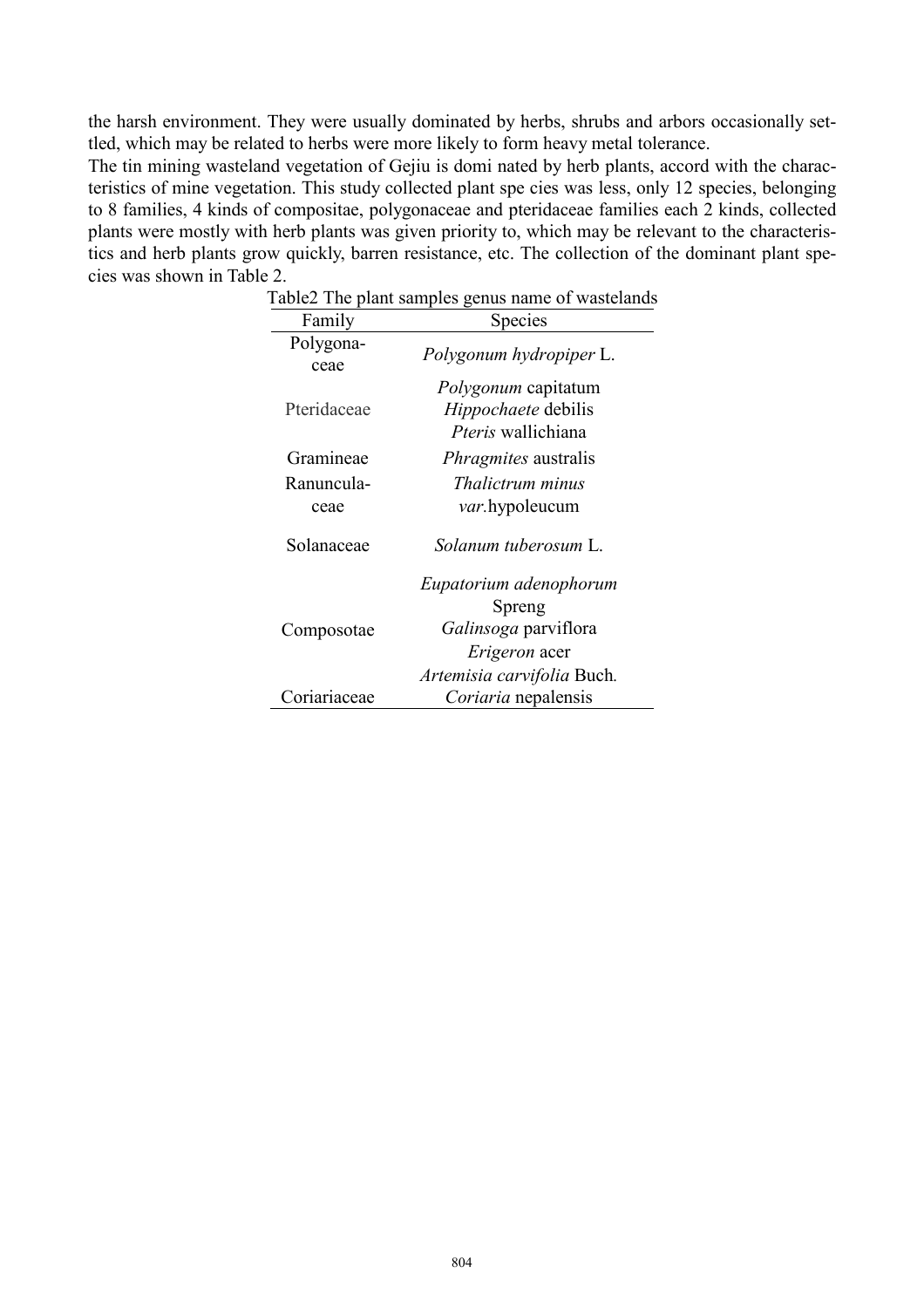| Mining          |                                        |                     | Mn      | Cu      | Cd    | Zn     |
|-----------------|----------------------------------------|---------------------|---------|---------|-------|--------|
| wasteland       | The sample name                        | parts               | mg/kg   | mg/kg   | mg/kg | mg/kg  |
|                 | Polygonum hydropiper L.                | Aboveground<br>part | 533.62  | 415.88  | 6.16  | 173.85 |
| Niuba-<br>huang |                                        | root                | 809.16  | 377.621 | 13.05 | 390.51 |
|                 | Coriaria nepalensis                    | Aboveground<br>part | 1292.16 | 70.65   | 3.93  | 190.41 |
|                 |                                        | root                | 1438.90 | 93.04   | 6.21  | 642.36 |
|                 | Polygonum capitatum                    | Aboveground<br>part | 2883.76 | 959.60  | 7.06  | 651.33 |
|                 |                                        | root                | 1941.68 | 1203.31 | 11.79 | 537.48 |
|                 | Hippochaete debilis                    | Aboveground<br>part | 957.28  | 333.71  | 10.59 | 429.50 |
|                 |                                        | root                | 4445.00 | 1835.29 | 8.67  | 288.39 |
|                 | Phragmites australis                   | Aboveground<br>part | 515.68  | 87.17   | 4.51  | 326.34 |
|                 |                                        | root                | 907.03  | 229.57  | 5.40  | 409.83 |
|                 | adenophorum<br>Eupatorium              | Aboveground<br>part | 1022.19 | 99.13   | 3.26  | 166.26 |
|                 | Spreng(1)                              | root                | 1383.70 | 174.60  | 5.27  | 237.33 |
| Kafang          | Erigeron acer                          | Aboveground<br>part | 1159.72 | 98.48   | 6.74  | 173.85 |
|                 |                                        | root                | 2334.06 | 314.79  | 12.78 | 340.14 |
|                 | Artemisia carvifolia Buch.             | Aboveground<br>part | 209.32  | 85.52   | 4.55  | 254.58 |
|                 |                                        | root                | 1023.98 | 138.05  | 12.55 | 278.73 |
|                 | adenophorum<br>Eupatorium<br>Spreng(2) | Aboveground<br>part | 1092.06 | 90.00   | 7.39  | 300.12 |
|                 |                                        | root                | 2253.56 | 140.22  | 12.87 | 272.52 |
|                 | Thalictrum<br>minus<br>var.hypoleucum  | Aboveground<br>part | 173.90  | 93.04   | 9.22  | 214.22 |
| Southern        |                                        | root                | 2248.96 | 317.18  | 21.07 | 543.00 |
|                 | Solanum tuberosum L.                   | Aboveground<br>part | 351.46  | 86.52   | 9.76  | 465.03 |
|                 |                                        | root                | 816.98  | 84.13   | 2.72  | 830.73 |
|                 | Pteris wallichiana                     | Aboveground<br>part | 350.08  | 87.83   | 5.27  | 445.71 |
|                 |                                        | root                | 1261.34 | 254.36  | 5.18  | 251.82 |
|                 | Galinsoga parviflora                   | Aboveground<br>part | 448.06  | 82.17   | 7.95  | 201.45 |
|                 |                                        | root                | 935.20  | 425.88  | 5.54  | 492.63 |

Table3 The dominant plants of heavy metals content of wasteland

#### **The contents of heavy metals in each part of dominant plants**

The 12 dominant plants contents of heavy metals in tin mining wastelands in table 3. From table 3, the contents of heavy metals in plants and the contents of heavy metals in soil were basically consistent, reflected the heavy metal enrichment characteristic of plants exist a positive correlation with the contents of heavy metals in soil, the accumulation contents of heavy metals in plant increased with increasing of the content of heavy metals in soil, it consistented with the result of Yang Shengxiang, He Dong, et al. Overall, the absorption and enrichment characteristics of heavy metals in different plants showed a greater difference.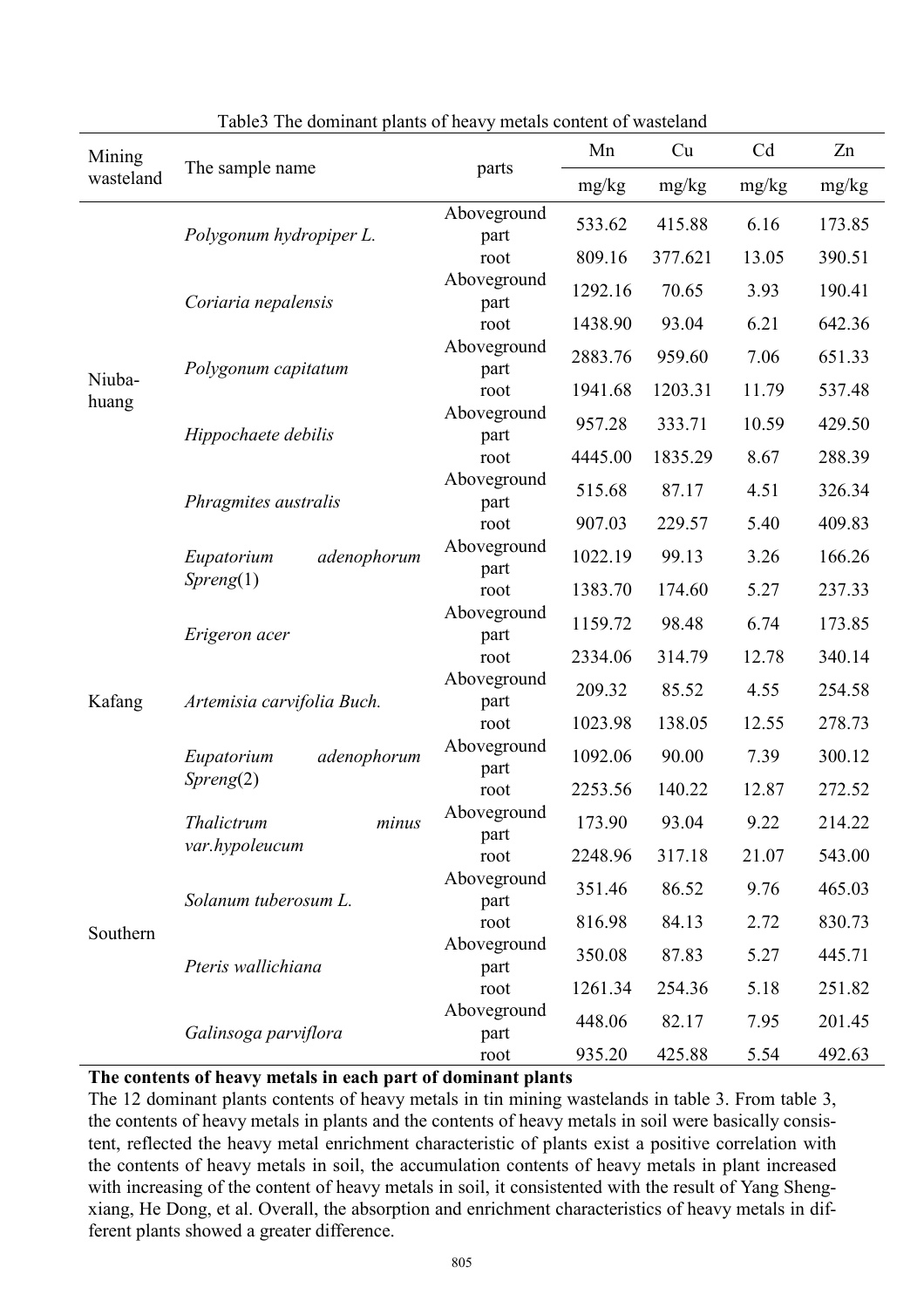In terms of Mn accumulation in plants, the highest content of *Hippochaete debilis,* 5402.28mg/kg, the lowest content of *Solanum tuberosum* L. Was 1168.44mg/kg, and the accumulation of Cd in plants, the highest content of *Thalictrum minus var.*hypoleucum, 30.83mg/kg, the lowest content of *Eupatorium adenophorum* Spreng (1), 8.53mg/kg. Typically, the normal content of heavy metals in plants: Mn 20~400mg/kg, Cu 0.4~45.8mg/kg, Cd 0.2~3mg/kg, Zn 1~160mg/kg. In this study, in 12 kinds of dominant plants, the Mn content of *Polygonum* capitatum aboveground up to 2883.76mg/kg, more than 7 times the normal content of the highest level of plant. Besides, *Coriaria*  nepalensis, *Eupatorium* adenophorum and Spreng, *Erigeron* acer, the three plants aboveground and ground contents of Mn were higher than 1000mg/kg, indicating these four plants of Mn has stronger ability of enrichment.The content of Cu in the range of 70.65~1853.29mg/kg in plants, the highest of which *Hippochaete* debilis, was 40 times the normal level. The content of Cd in plants was 2.72~21.07mg/kg, which is 0.91~7.02 times higher than the normal highest level.The content of Zn in plants was 166.26~830.73mg/kg, which is 1.04~5.19 times higher than the normal highest level.

# **The transfer and enrichment characteristics of heavy metal in dominant plants**

BCF (bioaccumulation factor) was the ratio of the content of heavy metal in plant shoots and the corresponding content of heavy metal in soil, used to measure theplant on the absorption ability and accumulation ability of heavy metals in soil. BCF greater, indicating that its accumulation ability of heavy metal was stronger. From table 4, we can see that the BCF value of 12 kinds of dominant plants were less than 1, only Polygonum capitatum and Equisetum BCF of heavy metals were relatively large, indicating that these plants accumulation ability of heavy metal elements were weak.

BTF (Biological Transfer Factor) was the ratio of the content of heavy metals of aboveground and underground part in plant, used to measure the transfer ability of plant to heavy metals. BTF greater, suggested that the plant will divert heavy metals from the roots to shoots was stronger, that is, the tolerance of plant to heavy metal was stronger. The table 4 shows that in the 12 kinds of dominant plant, only the BTF of Polygonum capitatum to Mn was greater than 1, the BTF of *Polygonum* hydropiper and *Solanum* tuberosum to Cu were 1.10 and 1.03, the BTF of *Hippochaete* debilis, *Solanum* tuberosum and *Galinsoga* parviflora were greater than 1, especially *Solanum* tuberosum, its BTF to Cd was as high as 3.59, the BTF of *Polygonum* capitatum, *Hippochaete* debilis, *Eupatorium* 

|                 | Table4 The BAF of heavy metals for plants of wasteland |            |            |            |            |                |            |            |            |
|-----------------|--------------------------------------------------------|------------|------------|------------|------------|----------------|------------|------------|------------|
| Mining          |                                                        | Mn         |            | Cu         |            | C <sub>d</sub> |            | Zn         |            |
| wastel-<br>ands | The sample name                                        | <b>BCF</b> | <b>BTF</b> | <b>BCF</b> | <b>BTF</b> | <b>BCF</b>     | <b>BTF</b> | <b>BCF</b> | <b>BTF</b> |
| Niuba-<br>huang | Polygonum hydropiper L.                                | 0.09       | 0.66       | 0.15       | 1.10       | 0.25           | 0.47       | 0.07       | 0.45       |
|                 | Coriaria nepalensis                                    | 0.21       | 0.90       | 0.02       | 0.76       | 0.16           | 0.63       | 0.08       | 0.30       |
|                 | Polygonum capitatum                                    | 0.47       | 1.49       | 0.34       | 0.80       | 0.29           | 0.60       | 0.26       | 1.21       |
|                 | Hippochaete debilis                                    | 0.16       | 0.22       | 0.12       | 0.18       | 0.44           | 1.22       | 0.17       | 1.49       |
|                 | Phragmites australis                                   | 0.08       | 0.57       | 0.03       | 0.38       | 0.19           | 0.84       | 0.13       | 0.80       |
|                 | adenophorum<br>Eupatorium<br>$\Omega_{\text{max}}$ (1) | 0.17       | 0.74       | 0.03       | 0.57       | 0.14           | 0.62       | 0.07       | 0.70       |
|                 | Erigeron acer                                          | 0.19       | 0.50       | 0.03       | 0.31       | 0.28           | 0.53       | 0.07       | 0.51       |
| Kafang          | Artemisia carvifolia Buch.                             | 0.03       | 0.20       | 0.03       | 0.62       | 0.19           | 0.36       | 0.10       | 0.91       |
|                 | adenophorum<br>Eupatorium<br>$\sim$                    | 0.18       | 0.48       | 0.03       | 0.64       | 0.31           | 0.57       | 0.12       | 1.10       |
| Southern        | Thalictrum<br>minus                                    | 0.03       | 0.08       | 0.03       | 0.29       | 0.38           | 0.44       | 0.09       | 0.39       |
|                 | Solanum tuberosum L.                                   | 0.06       | 0.43       | 0.03       | 1.03       | 0.40           | 3.59       | 0.18       | 0.56       |
|                 | Pteris wallichiana                                     | 0.06       | 0.28       | 0.03       | 0.35       | 0.22           | 1.02       | 0.17       | 1.77       |
|                 | Galinsoga parviflora                                   | 0.07       | 0.48       | 0.03       | 0.19       | 0.33           | 1.44       | 0.08       | 0.41       |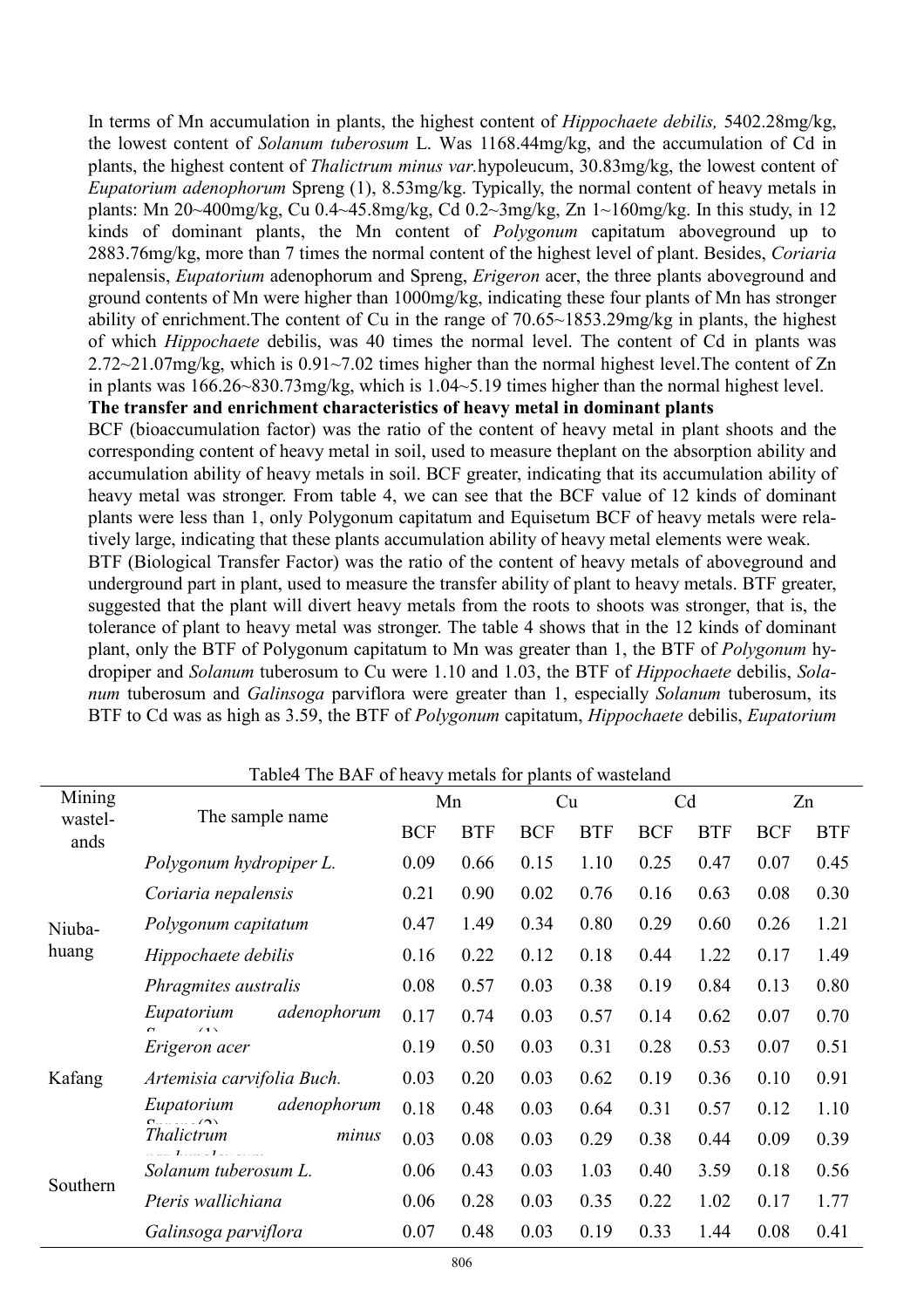*adenophorum* Spreng and *Pteris* wallichiana to Zn were greater than 1. Therefore, the five native plants (*Polygonum* capitatum, *Hippochaete* debilis, *Solanum* tuberosum, *Polygonum* hydropiper and*Eupatorium adenophorum* Spreng) can be chosen in the tin mining wasteland as tolerant plant.

# **DISCUSSION**

Mine wasteland is a product of mining industry, with the increase of the number of its, it has become a global problem. Therefore, as soon as possible to the vegetation reconstruction in order to reduce the environment pollution of heavy metal in mining area, was the best strategy for mining area ecological restoration. However, these factors ,such as, poor soil structure, the shortage of nutrient, high heavy metal content, etc., limited the natural settlement of plants in mining wastelands. Nevertheless, there were still some plants (such as super accumulation plant) can complete their life history in the contaminated soil of high concentration of heavy metal, this indicates that the plant itself has a series of physiological and biochemical reaction in the long-tern natural evolution, for absorption and accumulation of heavy metal to form a series mechanism, such as suitable growth, resistance, tolerance and detoxification mechanism, adapted to the environment. Therefore, the 12 kinds of dominant plant can be used as the phytoremediation resources in tin mining wasteland. In addition, in 12 kinds of dominant plant, herbaceous plant accounted for the majority of the all, suggested that herbaceous plant has a strong ability to adapt the harsh environment of the tin mining wasteland.

Hyperaccumulator was a kind of plant, which refered to excessively absorb of heavy metals and constantly transfer its to the aboveground of plant. At present, the definition of hyperaccumulator mainly reference to Baker and Brooks proposed reference value in 1983, there are 3 basic characteristics. (1) the critical characteristics of content, namely, the critical content of accumulation of heavy metals in stems and leaves of plant, respectively, Mn and Zn were 10000 mg/kg, Cu was 1000mg/kg and Cd was 100mg/kg, or 10 to 100 times of the common plant without pollution. (2) transfer characteristics, that was, the content of heavy metal in the aboveground of plant were greater than the content of heavy metal in the root of plant. (3) grow well, no obvious toxic symptom, that was, with a certain ability of tolerance. In the 12 kinds of dominant plant, only the contents of polygonum capitatum and *Hippochaete* debilis reached to the Cu hyperaccumulator critical content standards. At the same time, they also showed a certain tolerance and absorption ability of heavy metals. These plants can adapt to the special environment of the mining area, which have the characteristics of tolerance barren and heavy metal stress. If these plants were planted in early stage of ecology restoration, they could increase vegetation coverage, improving soil surrounding and they could be pioneer plants in ecology restoring of the tin mining wasteland.

# **CONCLUSION**

The results showed that the wasteland soil pH were more than 7.5, for alkaline soil. On the whole, the contents of heavy metals  $Mn > Zn > Cu > Cd$ , and the average contents of 4 kinds of heavy metals were 5733.87mg/kg, 2250.80mg/kg, 1974.81mg/kg and 17.03mg/kg.

This study collected plant species was less, only 12 species, belonging to 8 families, 4 kinds of compositae, polygonaceae and pteridaceae families each 2 kinds, most of collected plants were herbaceous plants. The accumulation contents of heavy metals in plant increased with increasing of the content of heavy metals in soil, the contents of heavy metals in most plants were higher than the normal contents of general plants.

The study collected 12 kinds of dominant plant, the BCF of plants were less than 1, only the BCF of polygonum capitatum and *Hippochaete* debilis to heavy metals were relatively large. From the BTF, the BTF of polygonum capitatum and *Hippochaete* debilis respectively to two kinds of heavy metals were greater than 1. Therefore, the two native plants such as, polygonum capitatum and *Hippochaete* debilis can be chosen in the tin mining wasteland as tolerant plants.